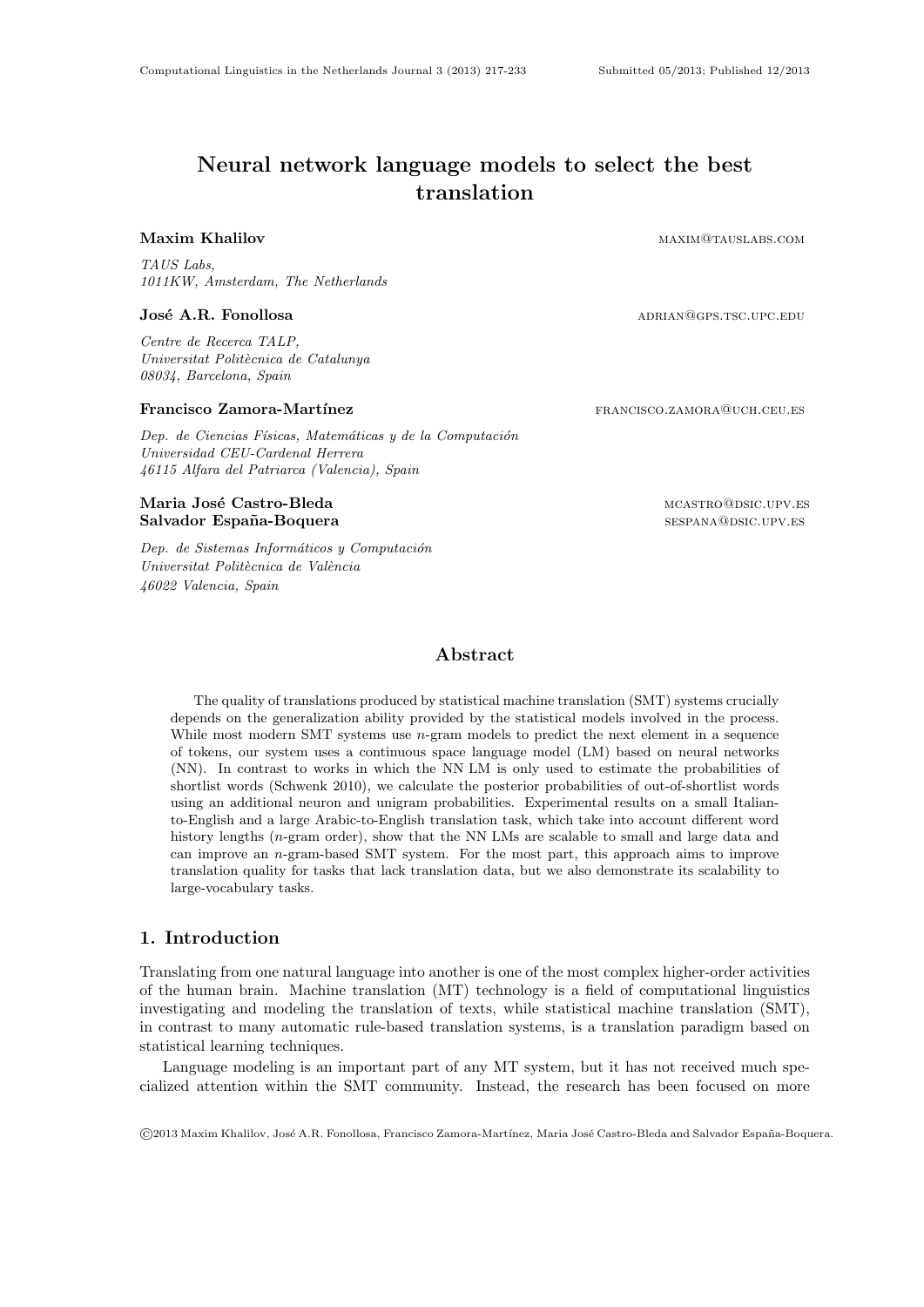#### KHALILOV ET AL.

specialized translation models, decoding algorithms, and training techniques. In contrast, in other fields of natural language processing, particularly in automatic speech recognition or understanding, one can find a large body of research that addresses the specific problems of language modeling. To a great extent, this discrepancy is a consequence of noisy experimental results and inconsistencies between a language model (LM) configuration and a translation system performance. However, the increase of available training data has made the application of such monolingual techniques quite promising since, typically, the greater amount of data used to estimate the parameters of the LM, the better the LM performance.

Regardless of its internal configuration, an SMT system typically takes as its basis a log-linear combination approach in which the target language sentence is defined by a combination of feature functions. This set normally includes a target-side LM, which informs a translation decoder about the correctness of a given sentence and the fluency of the translation hypothesis.

In this paper we follow the continuous space LM approach, which is a coherent and natural evolution of probabilistic LMs. We show that it deals better with the smoothing challenge and thereby provides better generalizations to unknown  $n$ -grams and concentrate on the scalability problem crucial for this type of LMs.

While the use of a continuous space representation of a language has been successfully applied in recent neural network (NN) approaches to language modeling (Xu and Jelinek 2004, Bengio et al. 2003, Castro and Prat 2003, Arisoy et al. 2012), domain adaptation (Lavergne et al. 2011, Park et al. 2010) and speech recognition (Schwenk 2007), the neural network language model (NN LM) application in the state-of-the-art SMT systems is not so popular. The only works can be traced back to the studies done by Schwenk et al., in which the NN LM was applied both to train a target-side LM (Schwenk et al. 2006, Schwenk 2010) in the form of a fully-connected Multilayer Perceptron and to smooth the probabilities involved in the bilingual tuple translation model (Schwenk et al. 2007).

The NN LM described in this paper follows a similar approach, but differs in the way how the probabilities for out-of-shortlist words are estimated. More details can be found in Section [3.3.](#page-7-0)

The inability of modern SMT systems to accommodate an increased workload caused by NN LMs, opens the way for new less computationally expensive mechanisms supporting the translation process. In contrast to some previously described techniques that improve the performance of a SMT system by incorporating the NN LM when only a small amount of training material is available, we describe two alternative scenarios. First, we experiment on a small-vocabulary Italian-to-English translation task demonstrating the NN LM potential for MT. However, a more interesting alternative field to apply our approach is to address the scalability problem which is especially crucial when an NN LM is used in tasks with large amount of training data. Thus, at the second stage, we provide translation results for a real-world large-vocabulary Arabic-to-English task and demonstrate an improvement in terms of final translation quality achieved by circumvention of difficulties imposed by complex structure of natural languages.

The rest of the paper is structured as follows: Section [2](#page-1-0) briefly outlines the n-gram-based SMT system. In Section [3](#page-3-0) the novel feature presented in the paper is described, i.e. NN LMs and its training algorithm. Section [4](#page-7-1) presents our experimental setup and obtained results, while Section [5](#page-13-0) concludes the article with the leading discussions.

# <span id="page-1-0"></span>2. UPC n-gram-based SMT system

Most modern SMT systems follow phrase-based (Koehn et al. 2007) or hierarchical (Chiang 2007) translation approaches. In this study, we follow an alternative algorithm, which is the  $n$ -gram-based or tuple-based SMT (Mariño et al. 2006) that has proved to be competitive with the state-of-the-art systems in recent evaluation campaigns (Khalilov et al. 2008, Lambert et al. 2007).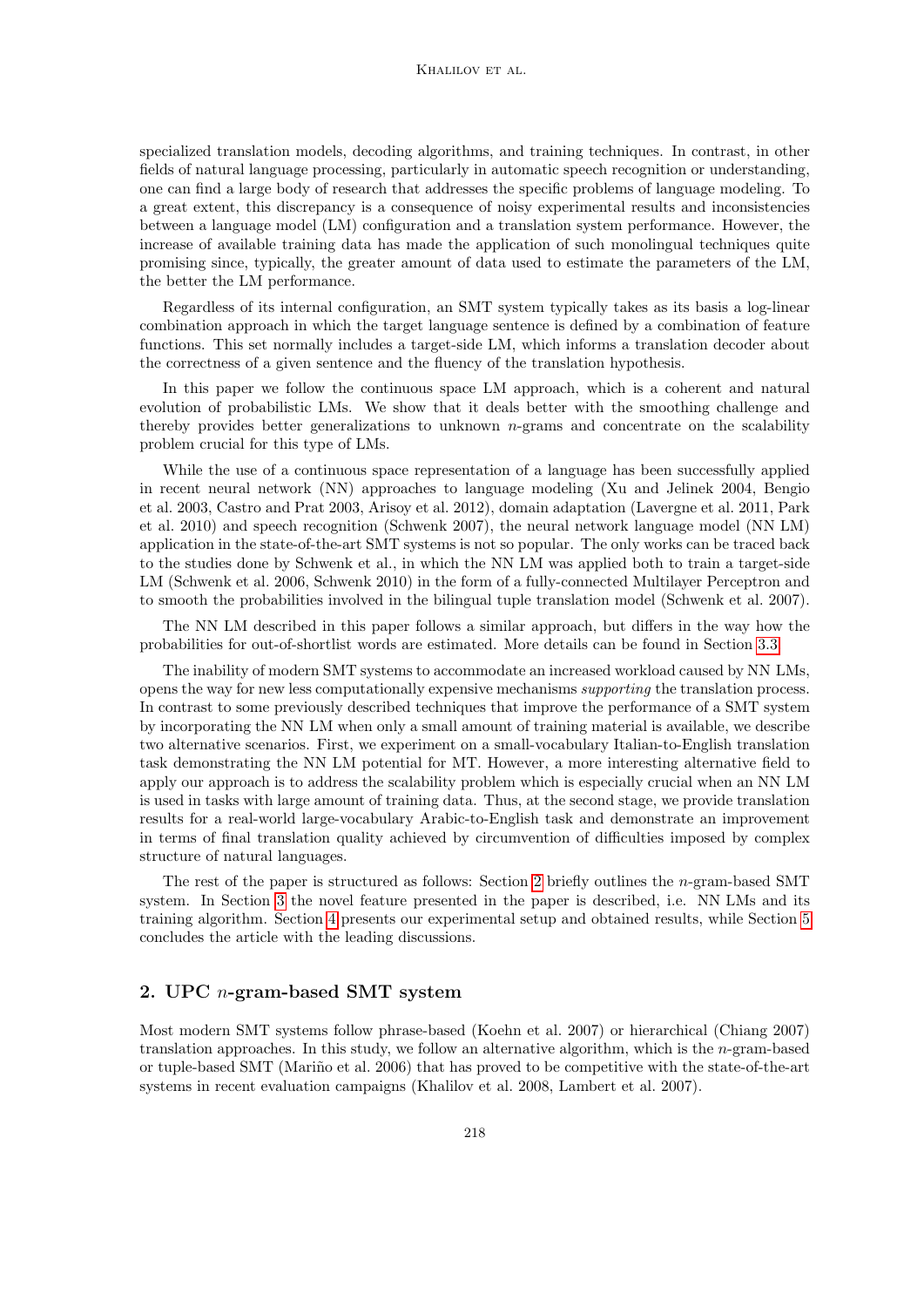An n-gram-based SMT deals with bilingual  $n$ -grams, which are the so-called tuples. Tuples are extracted from a word-to-word alignment (performed with  $GIZA++^1$  $GIZA++^1$  (Och and Ney 2000)) according to certain constraints (Mariño et al. 2006) and are composed of one or more words from the source language and zero or more words from the target one.

Hence, tuples induce a unique segmentation of the pair of sentences. By contrast, phrase-based systems produce all the possible pair of phrases that are consistent, leading to a several number of segmentation possibilities given a pair of sentences.

While regular phrase-based SMT considers context only for phrase reordering but not for translation, the N-gram-based approach conditions translation decisions on previous translation decisions. The context used in this way is bilingual and a translation model can be seen here as an LM, where the language is composed of tuples.

Because of the unique segmentation of sentence pairs, in case of  $n$ -gram-based SMT, the translation procedure is regarded as a stochastic process maximizing the joint probability  $p(f, e)$ , which is approximated at the sentence level. Besides the  $n$ -gram translation model, the feature models taken into consideration are: (1) a target LM of words (trained with the SRI language modeling toolkit<sup>[2](#page-2-1)</sup> (Stolcke 2002)); (2) a word bonus model (to penalize the target sentence length) and (3) two-directional lexicon models.

# 2.1 Decoding and optimization

The MARIE decoder<sup>[3](#page-2-2)</sup> (Crego et al. 2005) with extended monotone distortion was used as a search engine for the translation system. The decoder implements a beam-search algorithm with pruning capabilities. The feature functions described above were taken into account in the decoding process. Given the development set and a set of reference translations, the log-linear combination of weights can be adjusted using the simplex optimization method (Nelder and Mead 1965) to maximize the score function according to a combination of automatic evaluation metrics.

# 2.2 Extended word reordering

The n-gram-based translation system is highly sensitive to the difference in word order between source and target languages. An extended monotone distortion model based on automatically extracted reordering patterns was used in our experiments. Reordering patterns are extracted in the training stage from the crossed links found in the word alignment; in the next step, the monotone search graph is extended with re-orderings following the patterns found in the training set (Crego and Mariño 2007). Once the search lattice is built, the decoder traverses the graph looking for the best translation.

# 2.3 Rescoring

An NN LM model is integrated in the n-gram-based SMT system within a discriminative rescoring/reranking framework (composed of two steps), which incorporates complex feature functions by using the entire translation hypothesis to generate a score. During the first step, the MARIE decoder produces a list of M candidate translations based on the vector of weights trained over the m basic features (excluding orthodox  $n$ -gram LM in order not to diminish the NN LM effect). Then, the statistical scores of each generated translation candidate are rescored using information provided by the NN LM. This module presumably should add knowledge not included during decoding to better distinguish between higher and lower quality translations. During this step, a rescoring vector is trained over  $m + 1$  features and provides different, better motivated choices for the single-best translation hypothesis.

<span id="page-2-0"></span><sup>1.</sup> <code.google.com/p/giza-pp/>

<span id="page-2-1"></span><sup>2.</sup> <www.speech.sri.com/projects/srilm/>

<span id="page-2-2"></span><sup>3.</sup> <talp.upc.edu/talp/index.php/en/resources/tools/marie>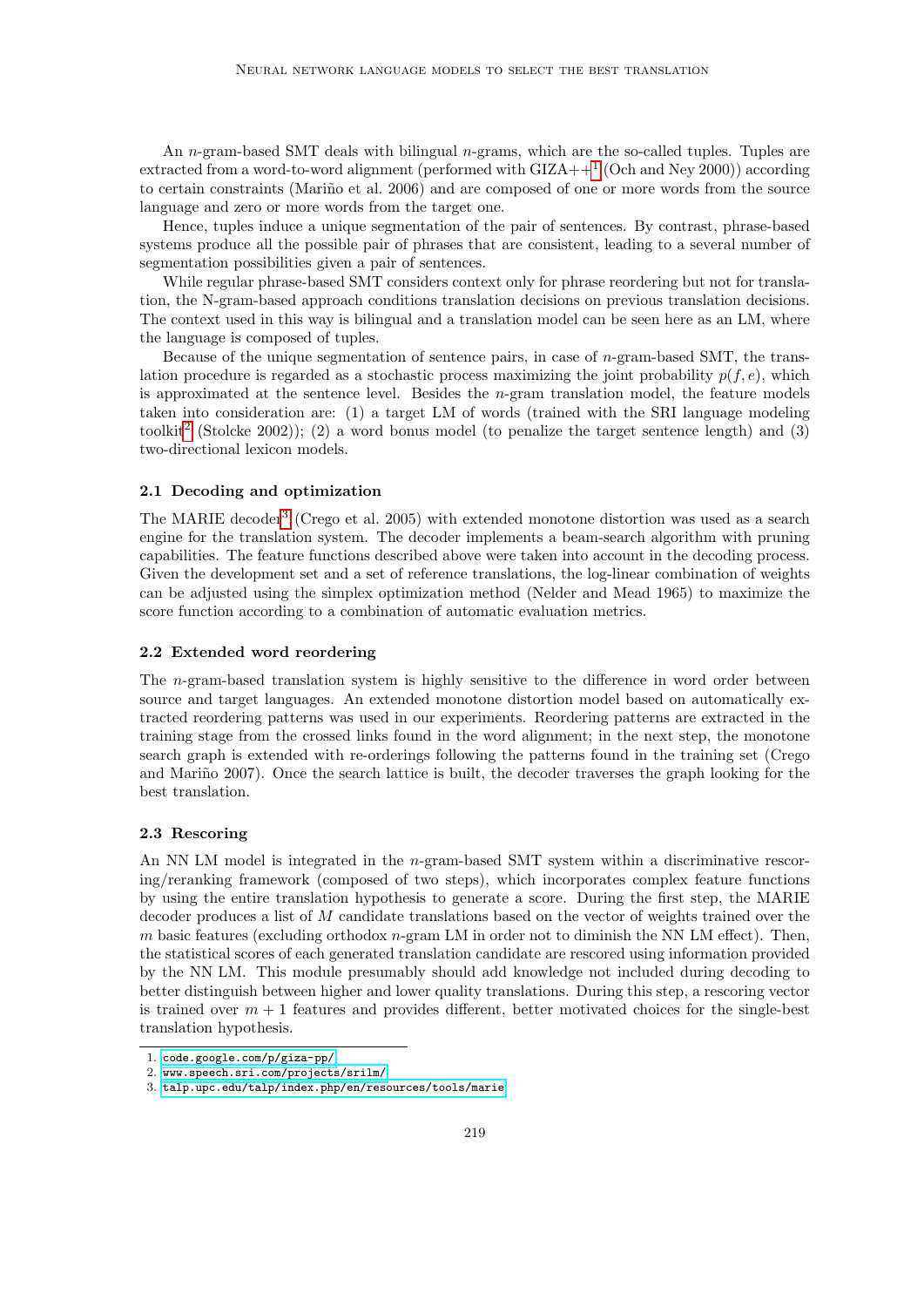An alternative way of incorporating NN LM into a SMT system is to use the continuous space LM directly during decoding. We decided not to pursue this strategy since this would result in a dramatic increase of decoding time.

# 2.4 Translation scores

We adopted three widely-used metrics for automatic evaluation of the MT quality:

- The BLEU score that accounts for the translation quality evaluation, by measuring the distance between a given translation and the set of reference translations using an  $n$ -gram LM (a 4-gram in the framework of this study) (Papineni et al. 2002).
- The NIST score is a sensitive metric of the translation quality, based on the BLEU score, but weighting  $n$ -grams in order to provide less informative  $n$ -grams with higher weights (Doddington 2002).
- The METEOR score is a metric for the evaluation of the MT output, which is calculated as an averaged mean of precision and benefited recall, considering stems and synonyms matching (more details can be found in Banerjee and Lavie (2005)).

# <span id="page-3-0"></span>3. Neural network language models

It is very likely to encounter new  $n$ -grams that were never witnessed during training due to the heavy tailed structure of any natural language. N-gram LMs are often criticized because they lack any explicit representation of dependencies longer than  $n - 1$  preceding tokens, while the effective range of dependency is significantly longer than this. We address the problem of LM smoothing in a continuous domain using a connectionist LM.

A major difference between classical n-gram LM and NN LM approaches lies in their distinct mechanism used to implement the smoothing process. In regular  $n$ -gram models, a "de facto" standard smoothing algorithm is modified Kneser-Ney discounting (Chen and Goodman 1999), which can be considered an extension of absolute discounting. This method takes into account that the lower-order model is only significant when the higher order count is small or zero (James 2000, Chen and Goodman 1999). In contrast to Kneser-Ney backing-off, interpolated smoothing models (for instance, Jelinek-Mercer or interpolated Chen-Goodman models (Chen and Goodman 1999)) do use the information from lower-order models when determining the probability of n-grams with non-zero counts.

Within an NN LM, posterior probabilities are interpolated for any possible context of length  $n-1$ rather than backing-off to shorter contexts. Unfortunately, this generality involves a greater computational cost of evaluating and training an NN LM that linearly depends on the number of weights. This number is dominated by the size of the last hidden layer multiplied by the vocabulary size. The growing number of required calculations quickly overwhelms modern computational resources and makes the implementation computationally intractable for even average-sized vocabulary tasks.

However, Zipf's law (Zipf 1949) states that given some corpus of natural language utterances, the frequency of any word is inversely proportional to its rank in the frequency table. Consequently, the most frequent word will occur approximately twice as often as the second most frequent word, which occurs twice as often as the fourth most frequent word, and so on. This observation explains why the input and output of the NN can be, in practice, limited to a shortlist of  $K$  most frequent words from the vocabulary. The choice of the shortlist and the  $n$ -gram order is a trade-off between the NN LM training time and the SMT system performance.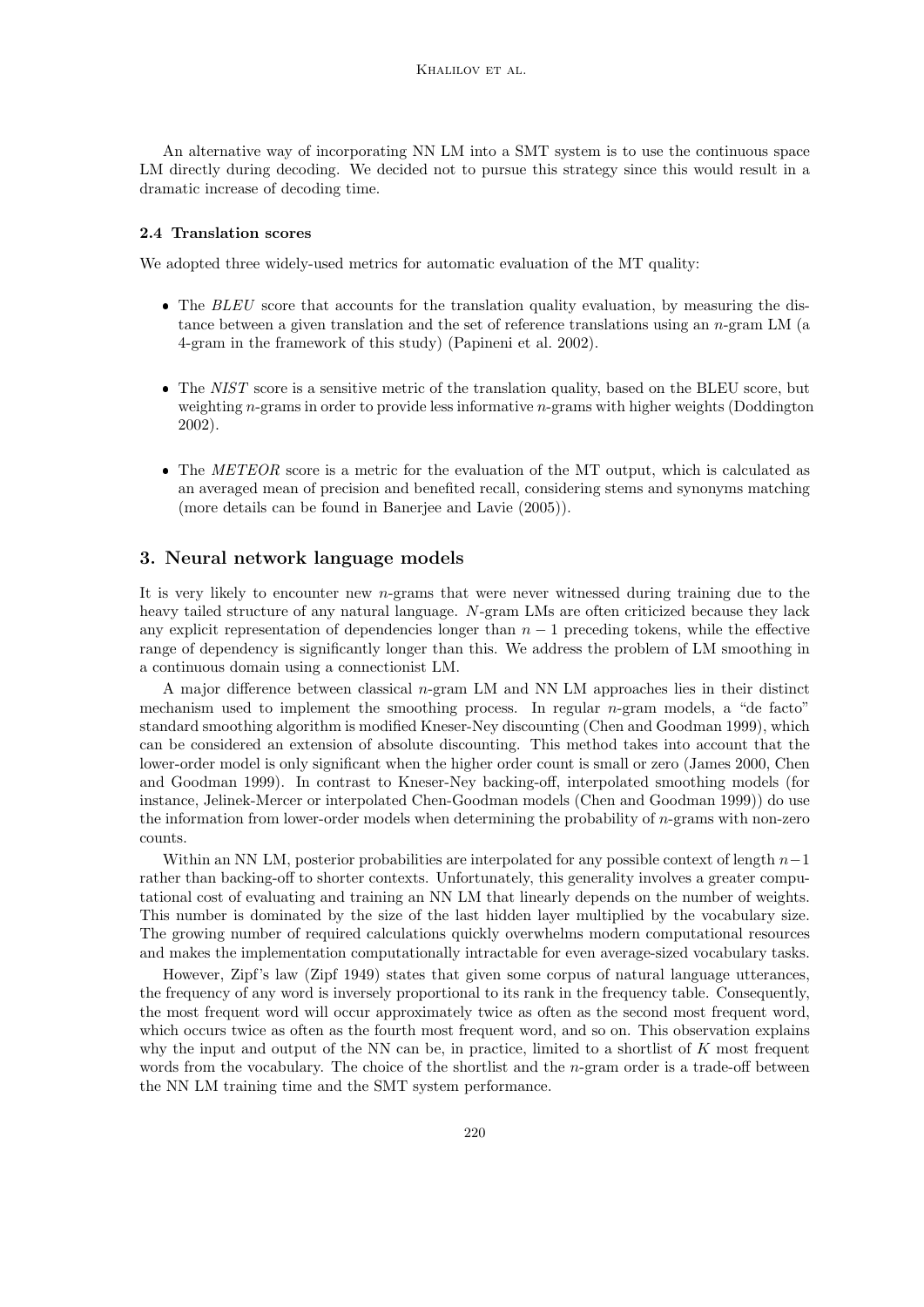#### <span id="page-4-3"></span>3.1 Model architecture

<span id="page-4-2"></span>an NN LM is a statistical LM that follows the  $n$ -grams assumption to estimate the LM probability for a sequence of words of length  $|W|$ :

$$
p(w_1 \dots w_{|W|}) \approx \prod_{i=1}^{|W|} p(w_i | w_{i-n+1} \dots w_{i-1})
$$
\n(1)

but where the probabilities that appear in the former expression are estimated within an NN. The model naturally fits under the probabilistic interpretation of the outputs of NNs: when an NN is trained as a classifier, the outputs associated to each class are estimations of the posterior probabilities of the defined classes (Bishop 1995, Bengio et al. 2003).

The training set for an LM is a sequence  $w_1w_2 \ldots w_{|W|}$  of words from a vocabulary  $\Omega$ . In order to train an NN to predict the next word given a history of length  $n-1$ , each input word must be encoded. A natural representation is a local encoding following a "1-of- $|\Omega|$ " scheme<sup>[4](#page-4-0)</sup>. The problem related to this encoding for the tasks with large vocabularies (as is often the case) is the huge size of the resulting NN. We address this problem following Bengio et al. (2003), by developing a distributed representation for each word.<sup>[5](#page-4-1)</sup> an NN LM is able to learn jointly the distributed representation of each word into a continuous space and the conditional probability estimates of Equation [\(1\)](#page-4-2). This procedure allows the NN LM to smooth to unseen sequences of words.

Figure [1](#page-5-0) illustrates the architecture of the feed-forward NN used to estimate the NN LM:

- The input is composed of words  $w_{i-n+1}, \ldots, w_{i-1}$  from Equation [\(1\)](#page-4-2). For example, the input words are  $w_{i-3}$ ,  $w_{i-2}$ , and  $w_{i-1}$  for a 4-gram. Each word is represented using a local encoding at each  $L_i$  set of neurons.
- P is the projection layer of the input words, formed by  $P_1, \ldots, P_{n-1}$  subsets of projection units. The subset of projection units  $P_i$  represents the distributed encoding of input neurons at  $L_j$  (corresponding to the word at input position j). The weights of this projection layer are shared, that is, the weights from each local encoding of input  $L_j$  to the corresponding subset of projection units  $P_i$  are the same for all input words. After training, the codification layer is removed from the network by pre-computing a table of size  $|\Omega|$  which serves as a distributed encoding. The codification of each word is computed as follows:

$$
P_j = L_j^T \cdot W_{l,p} + b \tag{2}
$$

where  $L_j^T$  is the transposed of the vector  $L_j$ , representing the local codification of the corresponding word  $w_{i-n+1+j}$ ,  $W_{l,p}$  is the matrix of NN weights from each input word to the corresponding projection units subset (shared for each input word),  $b$  is the vector of biases of each projection units subset (shared for each subset),  $P_j$  is a vector that represents the distributed encoding of the corresponding word.

 $\bullet$  *H* denotes the hidden layer, which computes:

$$
H = \tanh(P^T \cdot W_{p,h} + c) \tag{3}
$$

where  $P^T$  is the transposed of the projection layer vector (concatenation of  $P_1, P_2, \ldots, P_{n-1}$ ),  $W_{p,h}$  is the matrix of NN weights from the projection layer to the hidden layer, c is the vector of the hidden layer biases, and  $tanh(.)$  is the component-wise hyperbolic tangent activation function.

<span id="page-4-0"></span><sup>4.</sup> A word locally encoded needs a vector of |Ω| neurons, where exists a one-to-one mapping between neurons and words, so the neuron which represents the word is activated with 1, and the rest of neurons are 0s.

<span id="page-4-1"></span><sup>5.</sup> In a distributed representation, the words are mapped (or projected) into a continuous space, using a number of neurons much smaller than  $|\Omega|$ .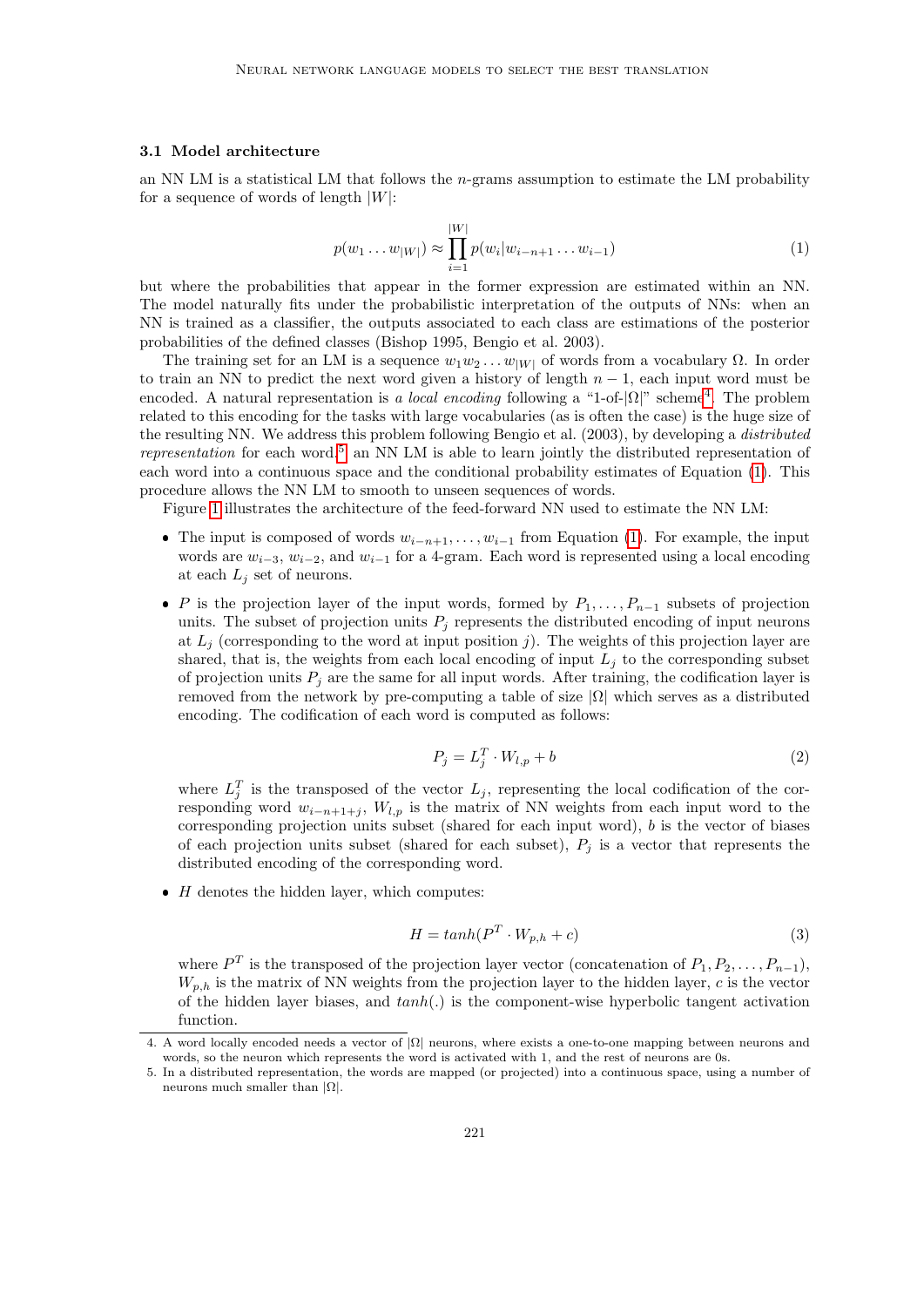• The output layer O has  $|\Omega|$  units, one for each word of the vocabulary. O is calculated as follows:

$$
A = H^T \cdot W_{h,o} + d \tag{4}
$$

$$
O = \frac{exp(A)}{\sum_{i=1}^{\vert \Omega \vert} exp(a_i)}
$$
(5)

where  $W_{h,o}$  is the matrix of weights from hidden layer to output layer, d is the vector of output layer biases, A is the vector of activation values computed before applying the softmax normalization, and  $a_j$  is the component j of A.

The cross-entropy error function has been used for all the training experiments, adding a L2 regularization term to all weights, except the bias:

$$
E = D \cdot \log(O) + \epsilon \sum_{w_i \in \mathbf{W}} \frac{w_i^2}{2}
$$
 (6)

where D is the vector of desired outputs, W is the union of weight matrixes  $W_{l,p}, W_{p,h}, W_{h,o}$ , and E is the computed error. The NN estimates the posterior probability of each word  $w_i$  of the vocabulary given its history, i.e.,  $p(w_i|w_{i-n+1} \ldots w_{i-1})$ .



<span id="page-5-0"></span>Figure 1: Architecture of the continuous space NN LM for 4-grams, where  $h_i = w_{i-n+1} \dots w_{i-1}$ .

To illustrate the huge size of the NNs, we computed the number of weights of the largest NN LM, which contained 224 neurons in the projection layer and 200 neurons in the hidden layer. In the case of the Italian-to-English translation, the NN that includes all vocabulary words that appear more than twice has 914,905 weights. For the Arabic-to-English task, the NN that has 56 neurons in the projection layer operates with 2,266,803 weights. Nevertheless, a standard 4-gram trained on the same corpora has 20,817,600 parameters.

#### 3.2 Continuous space LM experiments

The strategy for the NN LM experiments was to use the Italian-to-English BTEC corpus in preliminary experiments, while a larger amount of effort has been dedicated to the Arabic-to-English NIST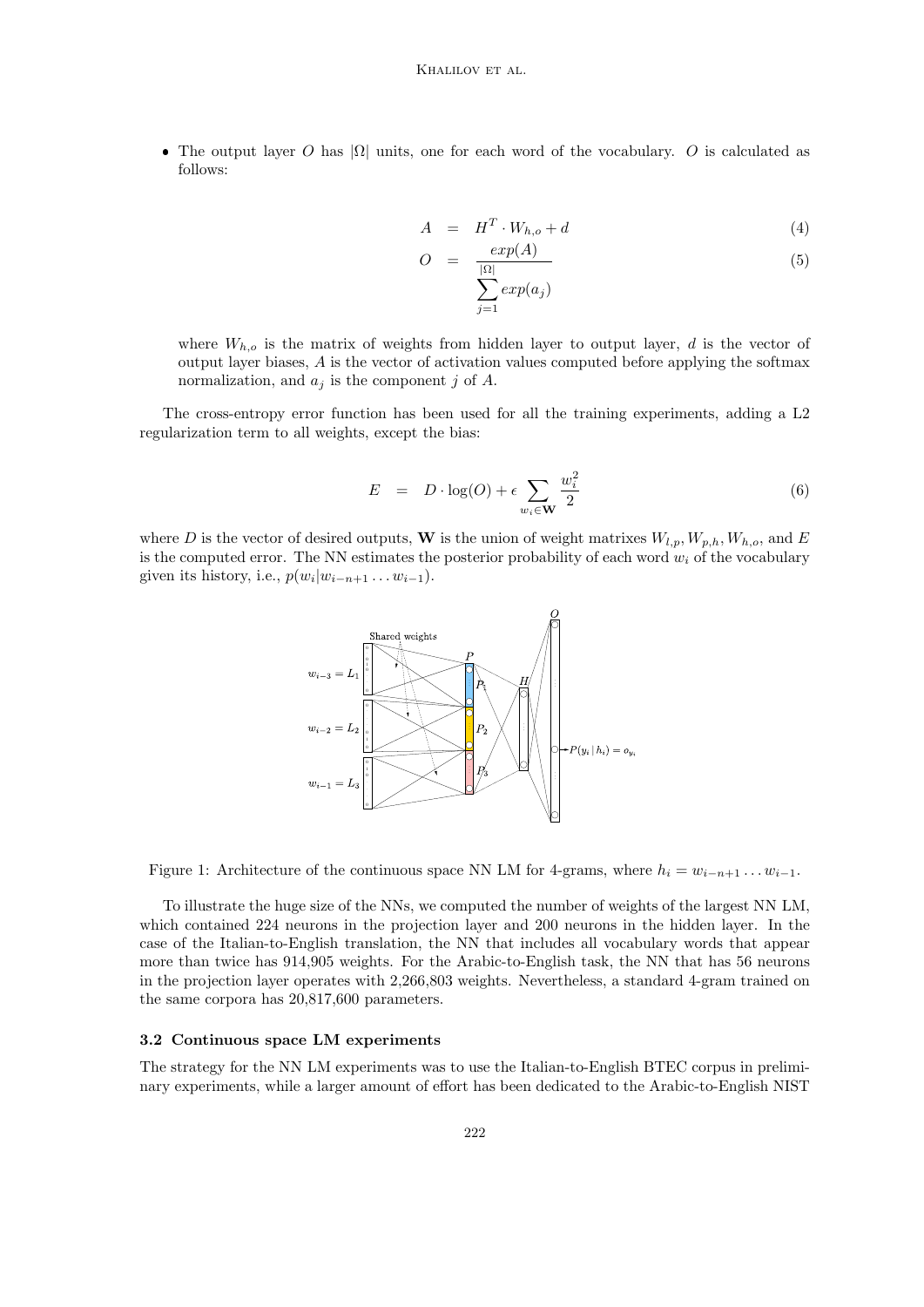task. The underlying idea was to prove that NN LMs can be used in large-scale MT trials focusing on the issues of practical usefulness of the continuous space LMs.

We considered two key parameters for the continuous space NN LMs:

- A shortlist size is defined by the K most frequent words, or by a word frequency threshold  $\Theta$ that implies that every word occurring less than Θ times in the training corpus is discarded.
- An *n-gram order* limits a word history to the *n* preceding words. N-gram of orders 3 and 4 were considered in the Italian-to-English experiments; 4−, 5− and 6-gram configurations, as well as interpolation of high- and low-order n-grams, were tested when translating from Arabic.

The Θ values were set to 2, 3 and 4 for the Italian-to-English translation, which correspond to 4105, 3093, and 2498 words in the NN LM vocabulary, respectively. When translating from Arabic into English we took a different approach: we used the  $10\ K$  most frequent words from the full training vocabulary. We refer to Table [1](#page-6-0) for actual vocabulary size values.

| $\Theta$          | $#$ of words in English training set |  |  |  |
|-------------------|--------------------------------------|--|--|--|
|                   | 2,498                                |  |  |  |
| 3                 | 3.093                                |  |  |  |
| 2                 | 4,105                                |  |  |  |
| Arabic-to-English |                                      |  |  |  |
| $\Theta$          | $#$ of words in English training set |  |  |  |

Italian-to-English

<span id="page-6-0"></span>Table 1: Number of words in the reduced training corpora. Note that the training set used for the Italian-to-English translation contains 10.2K unique words, and vocabulary of the Arabicto-English is 157.6K words.

N/A 10,000

An additional neuron is added in the input and the output layers to take into account the outof-shortlist words, called the OSL neuron. During training each out-of-shortlist word is replaced by the OSL identifier. In the testing step, when computation of the probability of an out-of-shortlist word is needed, the activation of the OSL neuron is combined with a simple standard unigram model computed over all the out-of-shortlist words. This probability is computed as follows:

$$
p(w_i|w_{i-n+1}\dots w_{i-1}) = \begin{cases} O_{w_i} \text{ iff } w_i \text{ is in the short list;} \\ O_{OSL} \cdot p(w_i|OSL) \text{ iff } \text{ otherwise,} \end{cases}
$$
(7)

where  $O_{w_i}$  is the output neuron activation related to  $w_i$ ,  $O_{OSL}$  is the OSL neuron activation, and  $p(w_i|OSL)$  is the standard unigram probability computed over the out-of-shortlist words. Finally, each NN LM is the combination of four NNs, one for each size of the projection layer (see Section [3.1\)](#page-4-3).

To define the  $p(w_i|OSL)$  value we followed a trade-off between two alternative strategies presented and compared in Emami and Mangu  $(2007)$ . The first approach implies a standard *n*-gram calculation, substituting  $p(w_i|OSL)$  by  $p(w_i|OSL, w_{i-n+1} \ldots w_{i-1})$ , in the same way as described in Schwenk (2007). According to the second strategy, the  $p(w_i|OSL)$  value is set to 0. Since the obtained results were indistinguishable, we followed a compromise strategy, using a unigram probability to model  $p(w_i|OSL)$ .

When reestimating the weight coefficients for the new log-linear model with the NN LM, different starting points were tried, and the best set of weights resulted from the  $100$  BLEU + 4 NIST criteria.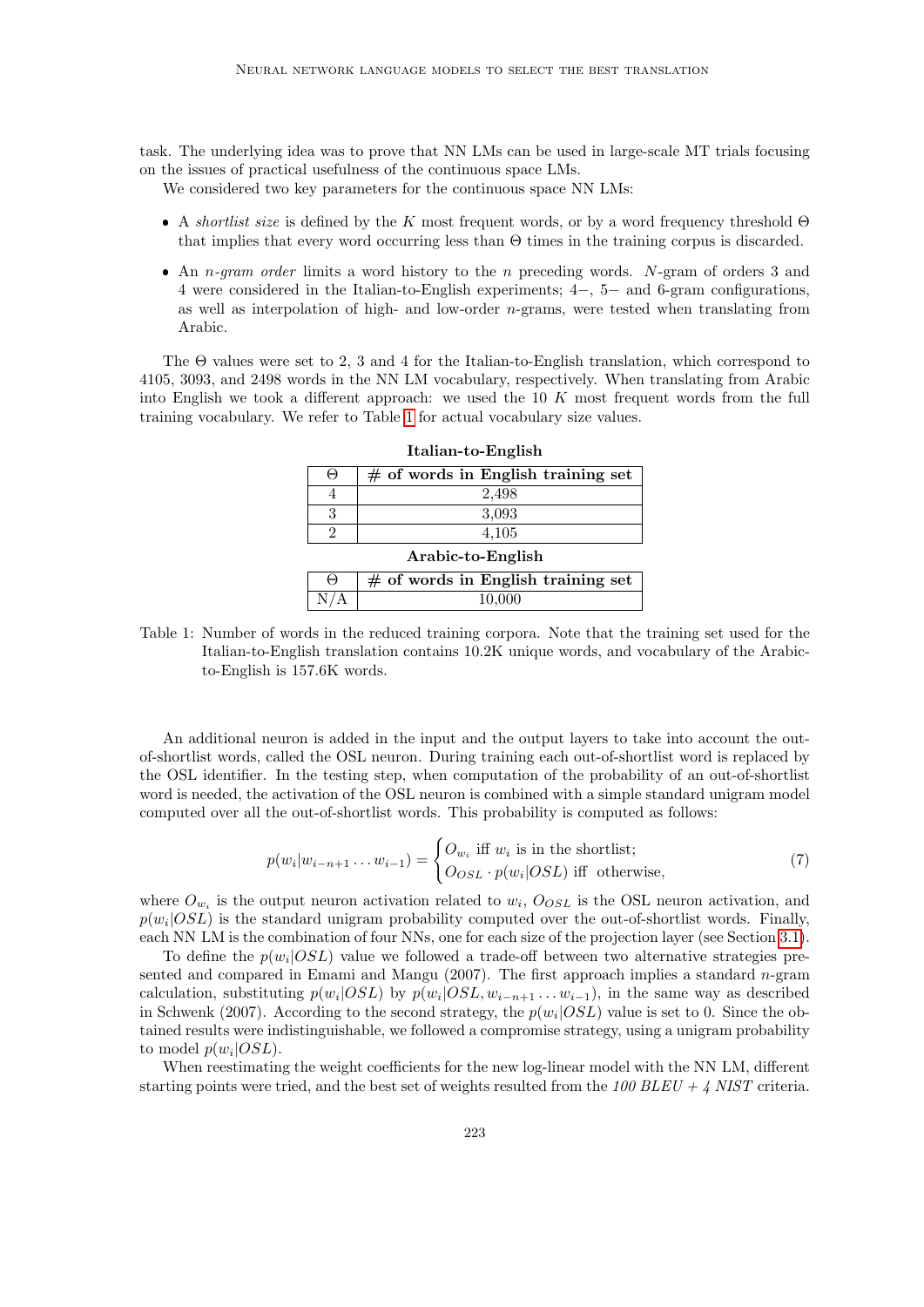# <span id="page-7-0"></span>3.3 Differences between our NN LM and Schwenk's system

To the best of our knowledge, the study found in this paper is the first attempt to present an NN LM different from the work by Schwenk.

Armed with Zipf's law, we estimate the posterior probability of the K most frequent words from the vocabulary without significant loss of generality. The posterior probabilities of more rare words are estimated introducing an extra neuron and using a standard unigram model.

By contrast, the model previously presented in Schwenk et al. (2006) computes the posterior probabilities of out-of-shortlist words using a standard n-gram model. It requires the estimation of the contribution of all shortlist words in the standard  $n$ -gram model. Besides, when all the vocabulary is used at the NN LM input, the codification of less frequent words cannot be well learned (Hai-Son et al. 2010).

# <span id="page-7-1"></span>4. Experiments

# 4.1 Data

The experiment results were obtained using two corpora, which are different in size of the training material (see brief statistics in Table [2\)](#page-7-2). The first one is the Italian-to-English BTEC corpus (Takezawa et al. 2002), which is a collection of spoken dialogue data. The second corpus under consideration is the 37M-word extraction from the Arabic-to-English NIST<sup>[6](#page-7-3)</sup> corpus (news domain). In both experiments, the development and test sets include more than one ground truth reference (each reference is a different translation), which normally helps in the automatic evaluation process because the error is measured over the best of these references. Note that statistics are shown for source (Italian and Arabic) portions of the development and test bilingual corpora.

| Set                                                  | Language | #Sentences | #Words | Vocab. Size     | Average Sent. Length | References |
|------------------------------------------------------|----------|------------|--------|-----------------|----------------------|------------|
| Italian-to-English BTEC corpus                       |          |            |        |                 |                      |            |
| Train                                                | Italian  | 24.5K      | 166.3K | 10.2K           | 6.5                  |            |
| Train                                                | English  | 24.5K      | 155.4K | 7.3K            | 6.1                  |            |
| Dev                                                  | Italian  | 489        | 5.2K   | 1.2K            | 6.5                  | 7          |
| Test                                                 | Italian  | 500        | 6.0K   | $1.3\mathrm{K}$ | 6.9                  | 7          |
| Arabic-to-English NIST corpus (1.2M-line extraction) |          |            |        |                 |                      |            |
| Train                                                | Arabic   | 1.2M       | 37.4M  | 186.9K          | 31.2                 |            |
| Train                                                | English  | 1.2M       | 37.4M  | 157.6K          | 31.2                 |            |
| Dev                                                  | Arabic   | 2,075      | 62.7K  | 10.1K           | 30.2                 | 4          |
| Test                                                 | Arabic   | 2,040      | 61.6K  | 9.9K            | 30.2                 | 4          |

<span id="page-7-2"></span>Table 2: Basic statistics of training, development and test data.

# 4.2 Data preprocessing

For the Italian-to-English system, the preprocessing step consisted of tokenization, tagging, lemmatization, and separation of contractions for the Italian part, as described in Crego et al. (2006).

Regarding Arabic-to-English translation, we used a similar approach to that shown in Habash and Sadat (2006). The MADA+TOKAN<sup>[7](#page-7-4)</sup> (Roth et al. 2008) system was utilized for disambiguation and tokenization. For disambiguation only diacritic unigram statistics were employed. For tokenization

<span id="page-7-3"></span><sup>6.</sup> National Institute of Standards and Technology

<span id="page-7-4"></span><sup>7.</sup> <www1.ccls.columbia.edu/~cadim/MADA.html>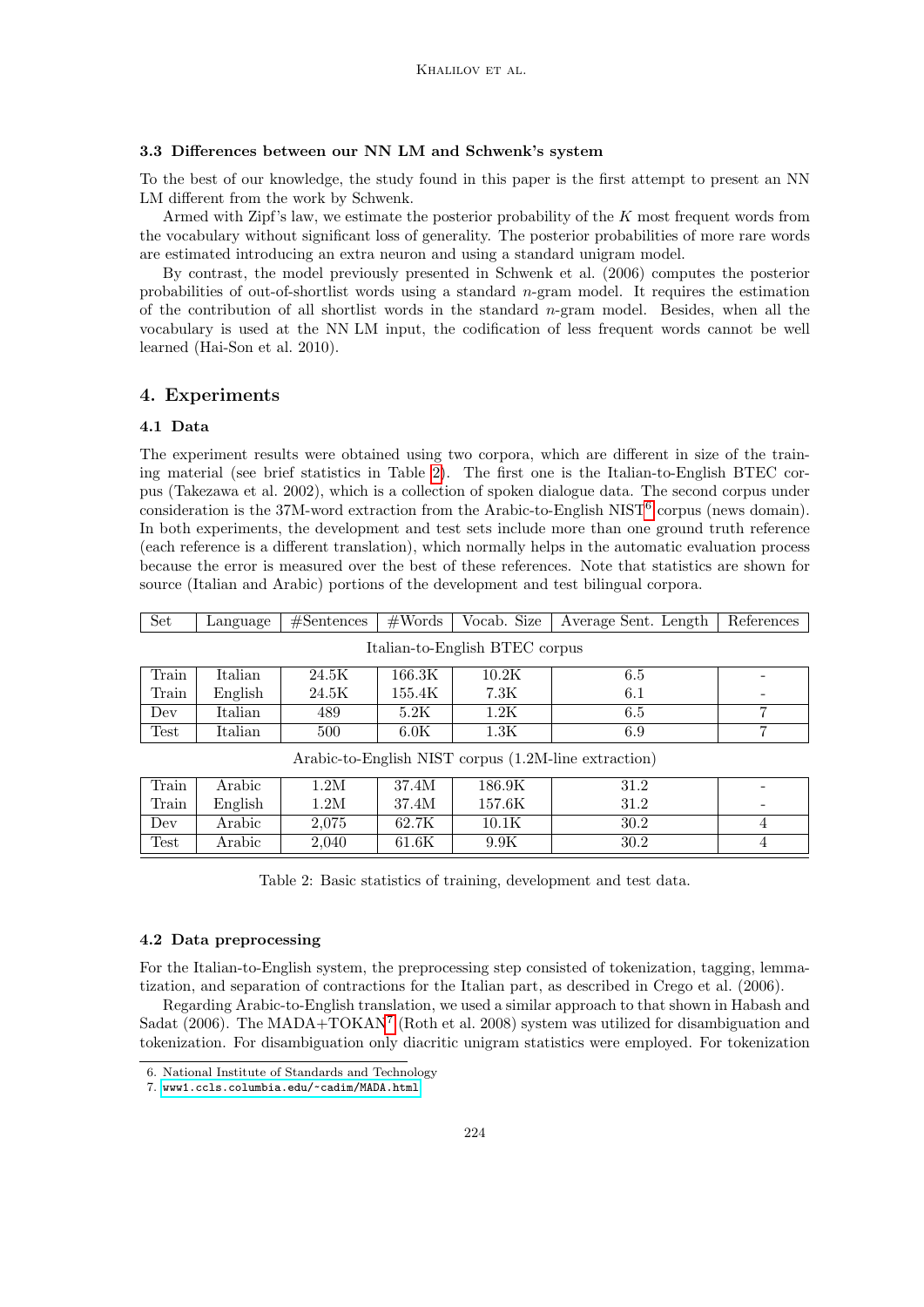we used the D3 scheme with the **-TAGBIES** option that splits the following set of clitics:  $w+$ ,  $f+$ ,  $b+$ .  $k+$ ,  $l+$ ,  $Al+$  and pronominal clitics. The  $-TAGBIES$  option produces Bies POS tags on all taggable tokens.

In the first step of the  $N$ -best list extraction, the parameter  $N$  was set to 1000, limiting the size of the list of possible translations generated from the MARIE decoder output lattice.

#### 4.3 System configurations

To provide a reasonable comparison with the NN LM experiments, we considered regular n-gram LMs for rescoring in the same way as the NN LMs (integrating the n-gram LM in the rescoring step). We call this system configuration Baseline 1.

As an alternative configuration, we considered the inclusion of the regular LM as a feature in the set of functions combined in a log-linear way during decoding (we call this system  $Dec$ ). Results shown by the Dec system correspond to the performance of a standard  $n$ -gram-based SMT.

As a secondary baseline (Baseline 2) we used the continuous space system with default parameters, as described in Schwenk (2010). The package we used is available online: [http://www-lium.](http://www-lium.univ-lemans.fr/fr/content/cslm) [univ-lemans.fr/fr/content/cslm](http://www-lium.univ-lemans.fr/fr/content/cslm).

In every NN LM experiment, the N-best list size was set to 1000.

Modified Kneser-Ney discounting was chosen to compute smoothed  $n$ -gram LMs since it had demonstrated the best results in terms of perplexity and the final translation score (BLEU) measured on the concatenation of the reference translations (development dataset). We compared the original Kneser-Ney discounting with the Good-Turing and Chen-Goodman (uninterpolated and interpolated versions) discounting algorithms (Chen and Goodman 1999). Application of the modified Kneser-Ney technique demonstrated significant improvement in perplexity ( $\approx 12\%$ ) and translation quality according to the BLEU score ( $\approx 3.9\%$ ) in comparison with alternative smoothing algorithms.

In order to achieve a good generalization and performance, we trained four NNs that are linearly combined to build the final NN LM. Each NN had a different projection layer size (128, 160, 192, 224 for the Italian-to-English task, and 160, 192, 224, 256 for the Arabic-to-English task) and the same hidden layer size (set to 200 neurons).

The number of parameters of each NN LM depends on the size of the layer. These numbers are taken from preliminary works done with these two tasks, and based in the literature. The combination of different projection layers seems to be better than optimizing the size of this layer (which is very time consuming). The hidden layer does not have an important effect on the performance of the model, but has a big computational impact (Schwenk 2007).

Automatic evaluation conditions were case-sensitive and included punctuation marks. All the automatic scores are calculated for 7 (BTEC experiments) and 4 (NIST experiments) reference translations.

#### 4.3.1 Italian-to-English experiments

Table [3](#page-9-0) shows BLEU, NIST, and METEOR scores for the systems with 3- and 4-gram NN LMs being an integrated component of a combined SMT system with reduced amount of training material. Both Baseline 1 and Dec systems were trained and tested using 4-gram target-side LMs. Best scores are placed in cells filled with grey.

# 4.3.2 Arabic-to-English experiments

In the Arabic-to-English experiments we could use higher-order NN LMs than in the Italian-to-English task due to the larger amount of training data. Different baseline systems have been considered:

Baseline 1 (4), (5), and (6) are the systems that employ regular LMs of corresponding order in the rescoring step,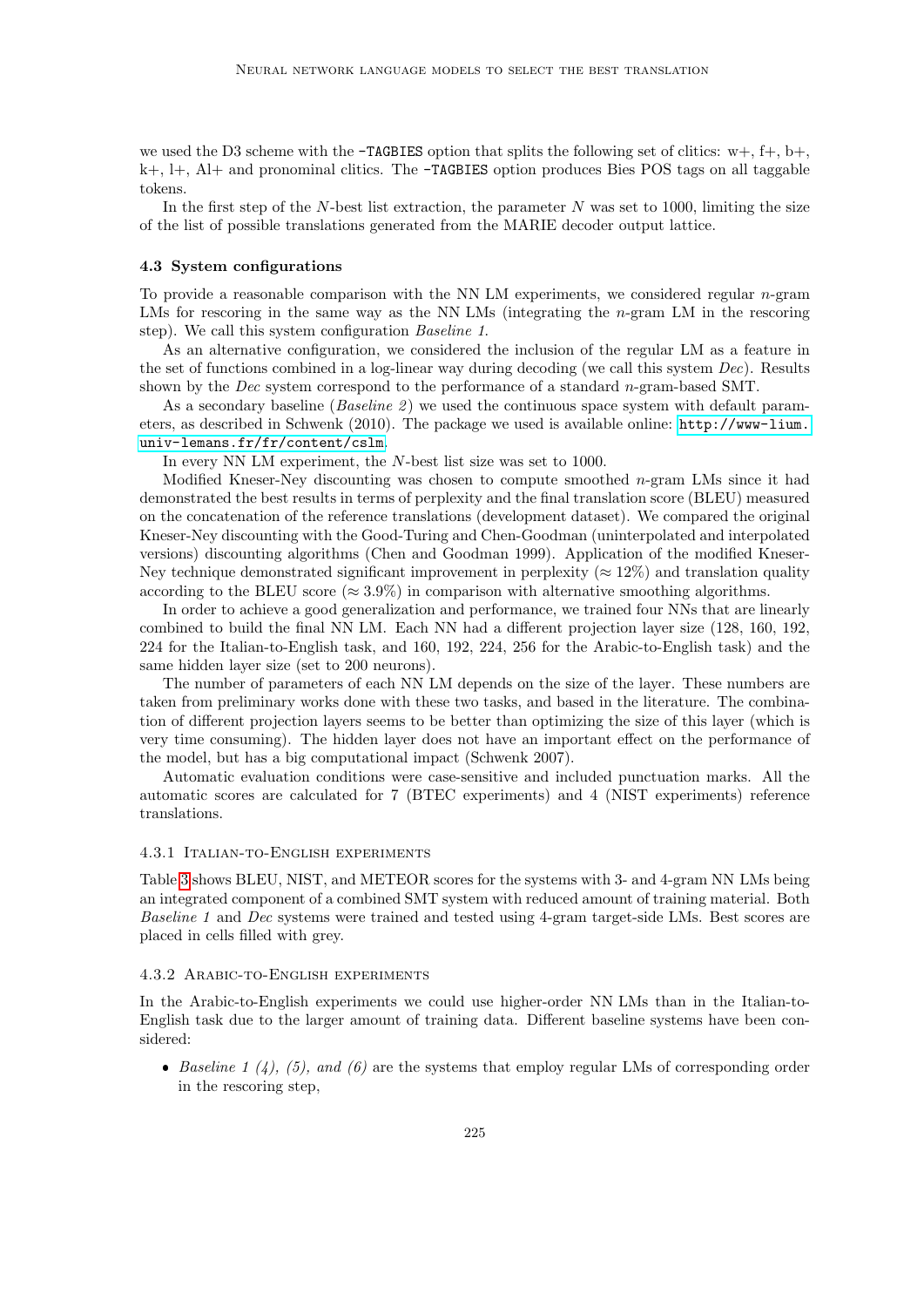Khalilov et al.

| System       |                 | Dev  |      |         | <b>Test</b> |      |               |
|--------------|-----------------|------|------|---------|-------------|------|---------------|
|              |                 | BLEU | NIST | METEOR. | <b>BLEU</b> | NIST | <b>METEOR</b> |
| Baseline 1   |                 | 39.2 | 8.5  | 73.0    | 33.5        | 7.7  | 70.3          |
| Dec          |                 | 39.4 | 8.6  | 73.2    | 33.6        | 7.7  | 70.9          |
| NN LMs       |                 |      |      |         |             |      |               |
| Baseline 2   |                 | 42.2 | 8.9  | 74.0    | 34.9        | 7.9  | 71.2          |
| NN LM        | $3-gram$        | 41.7 | 8.8  | 73.4    | 34.3        | 7.8  | 70.2          |
| $\Theta > 4$ | $4\text{-}gram$ | 40.9 | 8.6  | 73.0    | 34.4        | 7.8  | 70.2          |
| NN LM        | $3-gram$        | 41.6 | 8.7  | 73.1    | 34.4        | 7.8  | 70.7          |
| $\Theta > 3$ | $4\text{-}gram$ | 42.0 | 8.8  | 73.8    | 34.4        | 7.8  | 70.4          |
| NN LM        | $3-gram$        | 41.8 | 8.8  | 73.5    | 34.3        | 7.8  | 70.4          |
| $\Theta > 2$ | $4\text{-}gram$ | 42.3 | 8.8  | 74.0    | 34.9        | 7.8  | 71.2          |

<span id="page-9-0"></span>Table 3: Evaluation scores on the development and test datasets for the Italian-to-English BTEC translation.

| System                         |             | Dev         |        |             | Test        |               |
|--------------------------------|-------------|-------------|--------|-------------|-------------|---------------|
|                                | <b>BLEU</b> | <b>NIST</b> | METEOR | <b>BLEU</b> | <b>NIST</b> | <b>METEOR</b> |
| Baseline 1<br>(4)              | 46.1        | 10.1        | 64.5   | 38.1        | 9.6         | 60.3          |
| Baseline 1<br>(5)              | 45.7        | 10.1        | 64.3   | 38.1        | 9.6         | 60.4          |
| Baseline 1<br>(6)              | 45.3        | 10.0        | 64.7   | 37.9        | 9.6         | 60.5          |
| Baseline 1 $(4+5+6)$           | 45.0        | 9.9         | 64.1   | 37.9        | 9.6         | 60.6          |
| Dec $(6)$                      | 45.1        | 9.9         | 64.1   | 37.9        | 9.6         | 60.5          |
|                                |             |             | NN LMs |             |             |               |
| Baseline 2                     | 46.6        | 10.2        | 64.5   | 38.6        | 9.8         | 60.6          |
| $4\text{-gram}$                | 46.5        | 10.2        | 64.6   | 38.4        | 9.7         | 60.6          |
| $5$ -gram                      | 46.5        | 10.2        | 64.4   | 38.6        | 9.7         | 60.3          |
| $6\text{-}gram$                | 46.6        | 10.2        | 64.4   | 38.5        | 9.7         | 60.3          |
| $4+5+6$ -grams                 | 46.6        | 10.2        | 64.3   | 38.5        | 9.7         | 60.5          |
| NN LMs excluding SRI LM models |             |             |        |             |             |               |
| 4-gram                         | 46.3        | 10.1        | 64.2   | 38.0        | 9.6         | 60.5          |
| 5-gram                         | 46.5        | 10.3        | 64.2   | 38.3        | 9.6         | 60.4          |
| $6\text{-}gram$                | 46.4        | 10.2        | 64.5   | 38.4        | 9.6         | 60.4          |
| $4+5+6$ -grams                 | 46.5        | 10.3        | 64.5   | 38.2        | 9.6         | 60.6          |

Table 4: Evaluation scores on the development and test datasets for the Arabic-to-English NIST translation.

- Baseline 1 ( $4+5+6$ ) combines 4-, 5-, and 6-grams in one N-best list,
- $\bullet$  *Dec* (6) provides the decoder with access to the 6-gram standard LM without additional rescoring.

Along with independent NN LMs ("4-, 5-, and 6-grams"), we trained the network interpolating high- and low-order n-grams ( $4+5+6-grams$ "). To isolate the impact of NN LMs to translation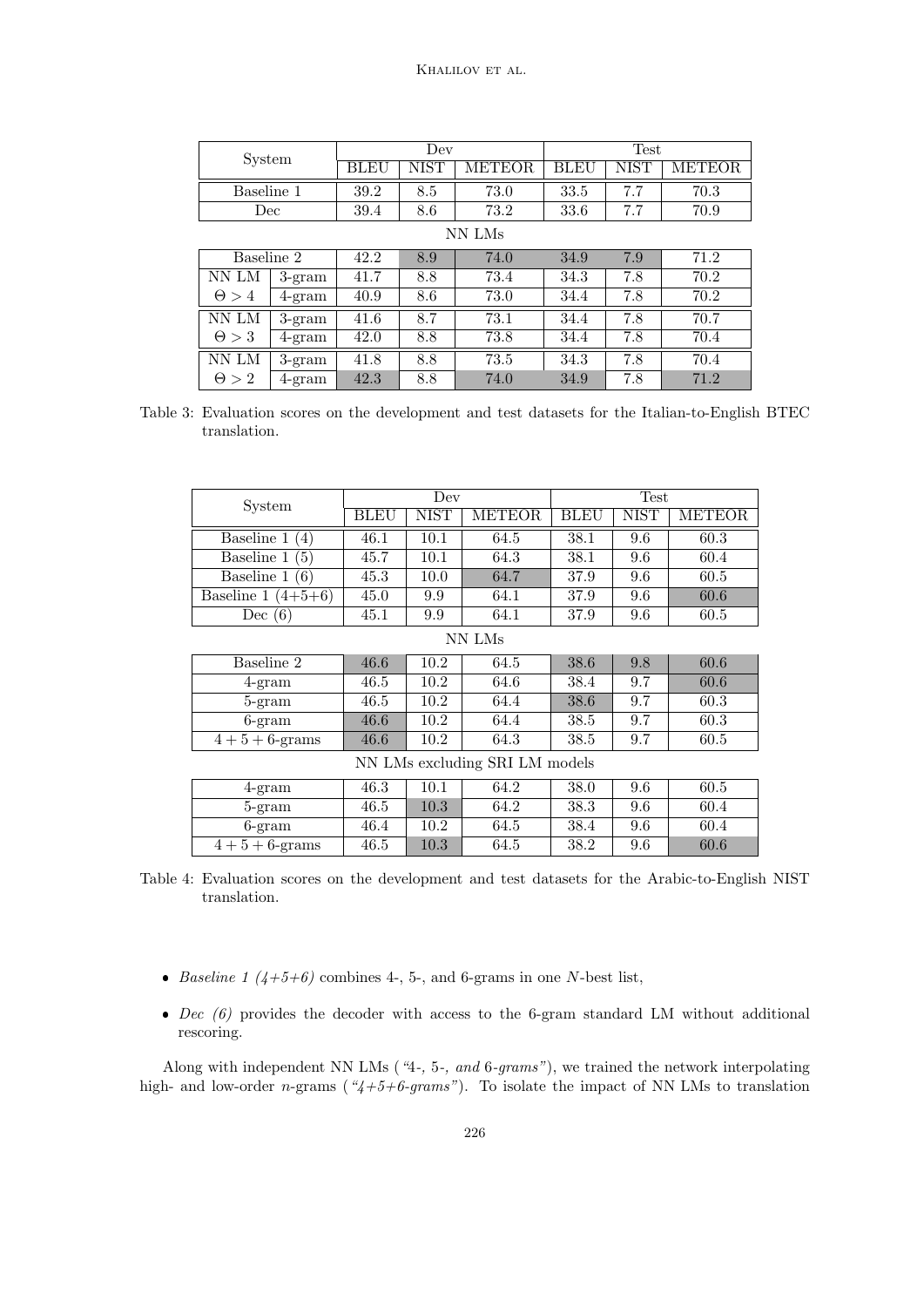quality we rescored the N-best lists excluding the scores generated by regular  $n$ -gram LMs ("NN LMs excluding SRI LM models").

The best system configurations are highlighted in both aforementioned tables.

#### 4.4 Perplexity analysis

The output sentences from a SMT system are built by aggregating word sequences that have a high-scoring combination of probabilities provided by the bilingual tuple translation model and a set of feature models, including LM. Therefore, there is no a clear correlation of the impact of the LM perplexity on the assembled translation. However, perplexity is a measure of a predictive power of an LM, which can be used to compare how well an LM can predict the next word in a previously unseen piece of text.

Table [5](#page-10-0) shows perplexity values for stand-alone LMs measured on the merged set of translation references of the test corpora for the Italian-to-English BTEC and the Arabic-to-English NIST tasks.

| Language Model               | Perplexity |
|------------------------------|------------|
| Italian-to-English BTEC task |            |
| Conventional 3-gram          | 156        |
| Conventional 4-gram          | 155        |
| NN LM 3-gram, $\Theta > 4$   | 131        |
| NN LM 4-gram, $\Theta > 4$   | 130        |
| NN LM 3-gram, $\Theta > 3$   | 132        |
| NN LM 4-gram, $\Theta > 3$   | 128        |
| NN LM 3-gram, $\Theta > 2$   | 130        |
| NN LM 4-gram, $\Theta > 2$   | 130        |

Arabic-to-English NIST task

| Conventional 4-gram                   | 132 |
|---------------------------------------|-----|
| Conventional 5-gram                   | 151 |
| Conventional 6-gram                   | 176 |
| NN LM 4-gram                          | 185 |
| NN LM 5-gram                          | 175 |
| NN LM 6-gram                          | 173 |
| NN LM interpolation 4, 5, and 6-grams | 167 |

<span id="page-10-0"></span>Table 5: Perplexity results for different language models.

The architectural difference of target-side (English) NN LMs for the Italian-to-English and the Arabic-to-English translation tasks lies in the distinct algorithm of not-in-the-vocabulary (UNK) words processing.

For the Italian-to-English translation, the perplexity values calculated on the basis of SRI LM models are higher than the ones for the NN LMs. Note that the neural network computes the n-gram probabilities of a subset of the task vocabulary, computing out-of-shortlist words probabilities by the combination of the OSL neuron multiplied by a unigram model, which affects the perplexity of the model.

For the Arabic-to-English task, the output of the neural network covers the 10 K most frequent words only, while the task vocabulary is of 157.6 K size. The perplexity loss due to the outof-shortlist words is more important in this task. It implies that the perplexity of the NN LMs calculated using this new neuron is higher than the perplexity of the SRI LM models.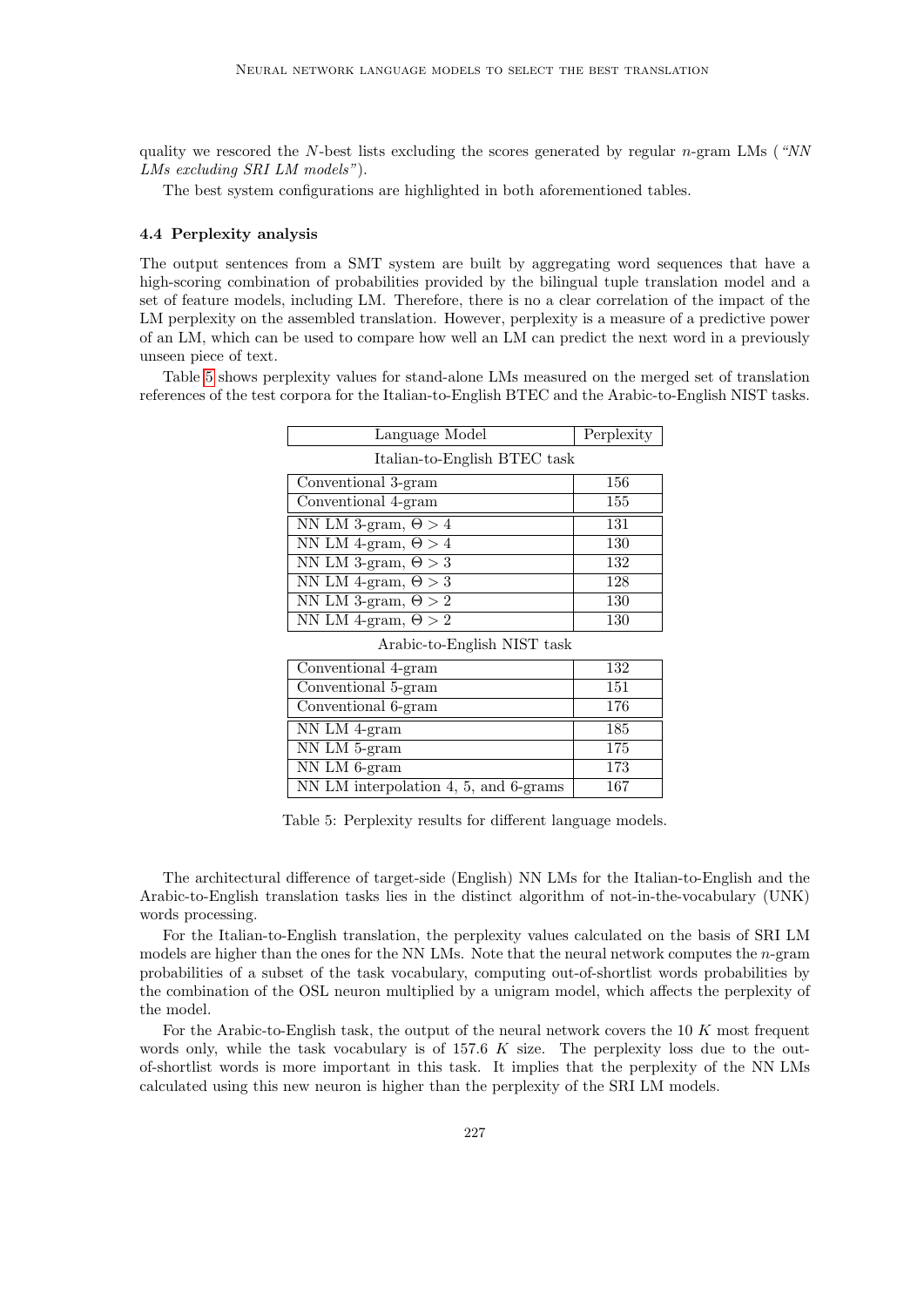### 4.5 Analysis of Italian-to-English results

The sentence-based BLEU scores<sup>[8](#page-11-0)</sup> show that the share of sentences that improved when NN LMs were integrated into the SMT pipeline for the best performing integrated system  $(4\text{-}gram \Theta > 2$ ) is 46%. At the same time the BLEU scores for 12% of the sentences became worse and for the remaining segments remained unchanged.

As it can be observed, a considerable improvement has been obtained using an NN LM for the Italian-to-English translation. For the development dataset, the BLEU score for the NN LM experiments is higher than the one for the baseline system for all NN LM systems. The bestperforming  $4\text{-}gram \Theta > 2 \text{ NN LM}$  system allows a gain up to 1.3 BLEU points for the test set over the system that includes a conventional n-gram LM as a feature in the decoder  $(DEC)$ ; and a gain of about 1.4 BLEU points for the test dataset over the system that uses the regular LM for rescoring (Baseline).

All the aforementioned differences are statistically significant for a 95% confidence interval and 1,000 resamples using the bootstrap resampling method (Koehn 2004). The upper-bound statistical significance threshold (BLEU score calculated on the test dataset translated with the Baseline system) lies at 34.0 BLEU points.

Analysis of NIST scores for the Italian-to-English systems shows that the baseline results for the test set are exceeded by all the NN LM systems. Concerning the METEOR score, only the 4-gram, Θ > 4 system provides a better LM generalization. The performance shown by our best system is statistically indistinguishable from the results shown by Schwenk's system for BLEU and METEOR scores.

Correlation of automatic and subjective human evaluation metrics (fluency and adequacy) is one of the main topics in the area of MT evaluation. As was reported in Paul (2006) for small BTEC translation tasks, fluency correlates best with BLEU, while adequacy correlates best with METEOR. The NIST metric has a moderate correlation with both subjective human evaluation metrics. Taking the aforementioned observations into consideration, our work demonstrates the potential for the application of NN LMs to SMT systems to improve translation fluency, while adequacy remains the same. The positive impact of higher-order  $n$ -grams is not clear, and this is possibly due to the relatively short sentences provided within the BTEC corpus. Another possible issue is that higher-order  $n$ -gram order only slightly decreases translation quality, yet at the same time, it introduces noisier translations.

An example of a typical sentence from the Italian-to-English BTEC corpus is shown in Figure [2.](#page-12-0)

#### 4.6 Analysis of Arabic-to-English results

For the best-performing NN LM system (5-gram NN LMs) in terms of BLEU, 34% of sentences were improved in comparison with the Baseline 2 system, 10% decreased their performance and for the rest of the dataset no changes were observed.

For the Arabic-to-English translation, both BLEU and NIST scores calculated on the development dataset are improved when the NN LM is applied in comparison with the performance shown by baseline engines, while the METEOR values generated by the NN LM configurations vary around the scores produced by the system integrated with a conventional  $n$ -gram LM.

Considering the test data translation scores, the difference between BLEU scores shown by the best NN LM system and the best system from the baseline population is 0.5 BLEU points, that is above the statistical significance threshold for this task  $(\pm 0.5)$ . At the same time, results achieved when rescoring N-best lists including NN LMs, but excluding standard n-gram LMs, are not statistically distinguishable neither from baselines, nor from NN LM systems.

The system configuration providing the better BLEU score corresponds to the 5-gram LMs. Incorporating NN LMs into this n-gram-based SMT system allows gaining up to 0.7 BLEU points for

<span id="page-11-0"></span><sup>8.</sup> In general settings, sentence-based BLEU scores do not make much sense due to the accumulative nature of BLEU.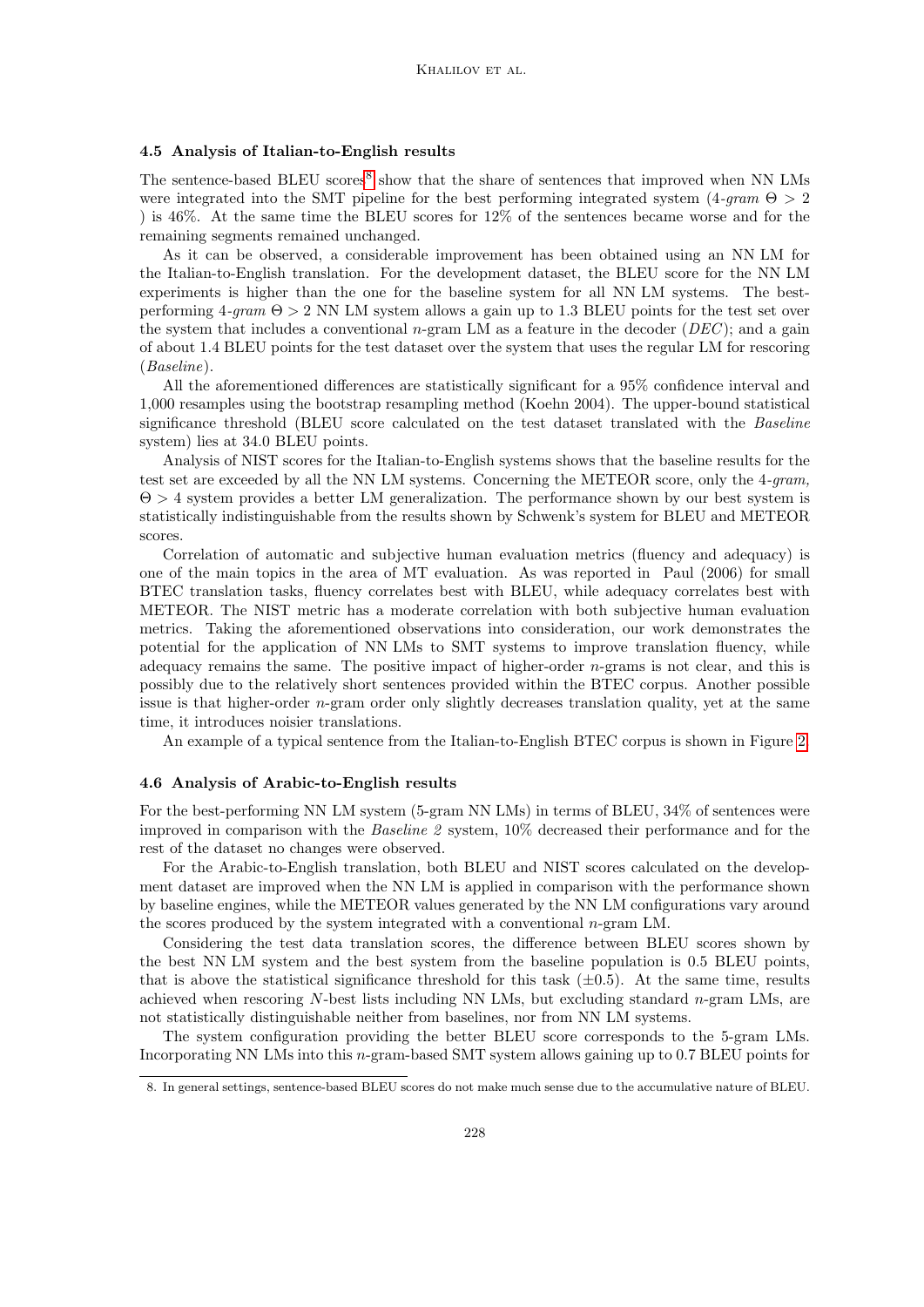| Source                     | Oggi abbiamo a scelta insalata ai frutti di mare insalata di patate e insalata mista.             |
|----------------------------|---------------------------------------------------------------------------------------------------|
| Refs                       | Today we have a choice of seafood salad potato salad and wild vegetables salad.                   |
|                            | We are serving seafood salad potato salad and wild vegetables salad today.                        |
|                            | As for today's salad you can enjoy seafood potato and wild vegetables.                            |
|                            | For salad we have seafood potato and wild vegetables today.                                       |
|                            | Today's selections are the seafood salad potato salad and wild vegetables salad.                  |
|                            | For today we have the seafood salad potato salad and wild vegetables salad.                       |
|                            | For today you can choose to have the seafood salad the potato salad or the wild vegetables salad. |
| <b>Baseline</b>            | Today we have selection at the seafood salad potato salad and mixed salad.                        |
| $3\text{-gram} \Theta = 5$ | Today we have to choose from the seafood salad potato salad and mixed salad.                      |
| $4\text{-gram} \Theta = 5$ | Today we have selection at the seafood salad potato salad and mixed salad.                        |
| $3\text{-gram} \Theta = 3$ | Today we have to choose from the seafood salad potato salad and mixed salad.                      |
| $4\text{-gram} \Theta = 3$ | Today we have to choose from the seafood salad potato salad and mixed salad.                      |

<span id="page-12-0"></span>Figure 2: Example of the Italian-to-English translation. The Italian expression "Oggi abbiamo a scelta" is translated by the baseline system as "Today we have selection at", whereas three of four NN LM systems provide a more fluent translation "Today we have to choose from".

| <b>Source</b>                | w AElnt wkAlp AlAnbA' AlAmArAtyp En wSwl AlEAhl AlArdny mn dwn twDyH brnAmj Aw<br>mdp zyArp h.                                                    |
|------------------------------|---------------------------------------------------------------------------------------------------------------------------------------------------|
| Refs                         | The emirates news agency announced the arrival of the jordanian monarch without specifying<br>either the programme or the duration of his visit.  |
|                              | The emirates news agency announced the arrival of the jordanian king, without giving the<br>details of his program, or the duration of his visit. |
|                              | The emirates news agency announced the jordanian monarch 's arrival without noting his schedule<br>or the duration of his stay.                   |
|                              | The emirates news agency announced the jordanian monarch 's visit without giving further<br>details about its purpose or duration.                |
| <b>Baseline</b><br>$6$ -gram | The emirates agency announced king access without clarifying programme or<br>duration visit.                                                      |
| Dec                          | The emirates news agency said the jordanian monarch access without clarifying programme or<br>the duration of his visit.                          |
| $4$ -gram                    | The news agency announced the jordanian monarch access without clarification<br>of the programme or the duration of the visit.                    |
| $5$ -gram                    | The news agency announced the arrival of the jordanian monarch without<br>clarification of the programme or the duration of the visit.            |
| $6$ -gram                    | The news agency announced the jordanian monarch access without clarifying<br>programme or the duration of the visit.                              |
| $4+5+6$                      | The news agency announced the arrival of the jordanian monarch without<br>clarification of the programme or the duration of the visit.            |

<span id="page-12-1"></span>Figure 3: Example of the Arabic-to-English translation. All NN LMs (along with Dec system) manage to generate the correct translation "the jordanian monarch". Only 5- and  $4+5+6$ gram models can produce the correct translation of the Arabic word " $wSwl$ ", which is "the arrival". Other systems translate it incorrectly as "access".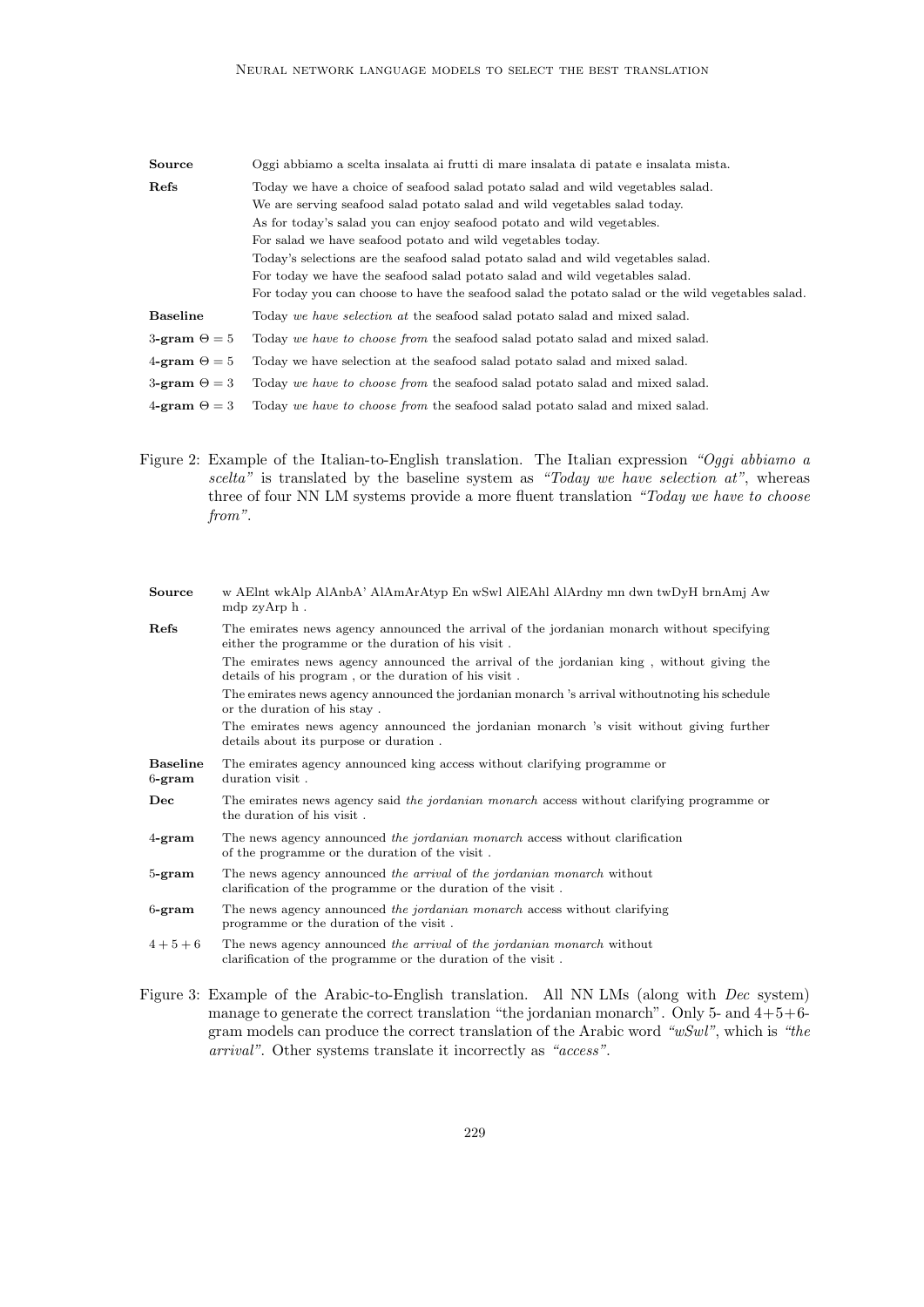the test set over Dec and around 0.5 BLEU points over the best baseline configurations. Increase of  $n$ -gram order to 6 does not lead to further performance improvement, neither does the interpolation of 4, 5, and 6-grams.

Obtained results show that adding both NN LMs and regular NN LMs within a discriminative rescoring framework provides the deliverance of slightly improved but consistent translation quality in comparison with the systems that do not consider standard LMs.

For this task, the Schwenk system performs slightly better than our NN LMs in terms of BLEU and NIST scores and it is as good as the latter considering METEOR.

Figure [3](#page-12-1) illustrates an example<sup>[9](#page-13-1)</sup> of one of the sentences from the Arabic-to-English NIST.

# <span id="page-13-0"></span>5. Discussion and conclusions

The architecture of a SMT system implies that, the smaller the amount of available training data is, the worse is the performance of a translation system.

In this paper, we have shown the following:

- 1. The robustness of the NN LMs, even for a highly limited training corpus. The in-domain NN LM provides a significantly better generalization of the target language, better smoothed SMT output, and enhanced improvement in the automatically evaluated translation scores. The NN LM turns out to be beneficial even if it is trained on an excerpt of most frequent words from the vocabulary. We also claim that for small translation tasks, integration of NN LM improves translation fluency, while adequacy remains the same. The empirical proof of this claim is planned to be done in the near future.
- 2. A proof of the claim that an NN LM approach is scalable even at the modern level of technology development. We have demonstrated that the technique of using the NN LM only for the set of the  $K$  most frequent words, while the probabilities of the less frequent words are estimated with the use of an extra neuron and unigram probabilities, leads to minor improvements in translation quality for large-vocabulary tasks.

Comparison with existing systems based on continuous space language model shows that our approach performs practically as good as the known Schwenk's system in terms of BLEU (correlated with fluency, at least for small translation tasks) and slightly better considering METEOR (correlated with adequacy) (Paul 2006).

A main disadvantage of the continuous space LM is its very high computational cost during training. While traditional n-gram LMs can be trained in a few minutes using the SRI LM toolkit, it can take some days to estimate a continuous space LM for a large-vocabulary task. A possible solution to this problem can be either the application of fast-training techniques (lattice regrouping and the utilization of specialized NN libraries with an ability of parallel calculation) or involving powerful (and expensive) computing resources. These high computational costs cause that all research efforts have been done in a decoupled system, based on N-best rescoring. Recent research has yielded some promising results efficiently integrating the NN LM in the decoder (Zamora-Martínez et al. 2009, Zamora-Martínez et al. 2010).

The three most urgent tasks we are planning to undertake to increase the credibility of the NN LM integrated into an SMT framework are:

- 1. To experiment with a higher amount of training data, probably focusing on more distant language pairs.
- 2. To run a human evaluation campaign, based on adequacy/fluency scoring, to confirm the results of automatic evaluation.

<span id="page-13-1"></span><sup>9.</sup> The Arabic example is provided in Buckwalter transliteration (Buckwalter 1994).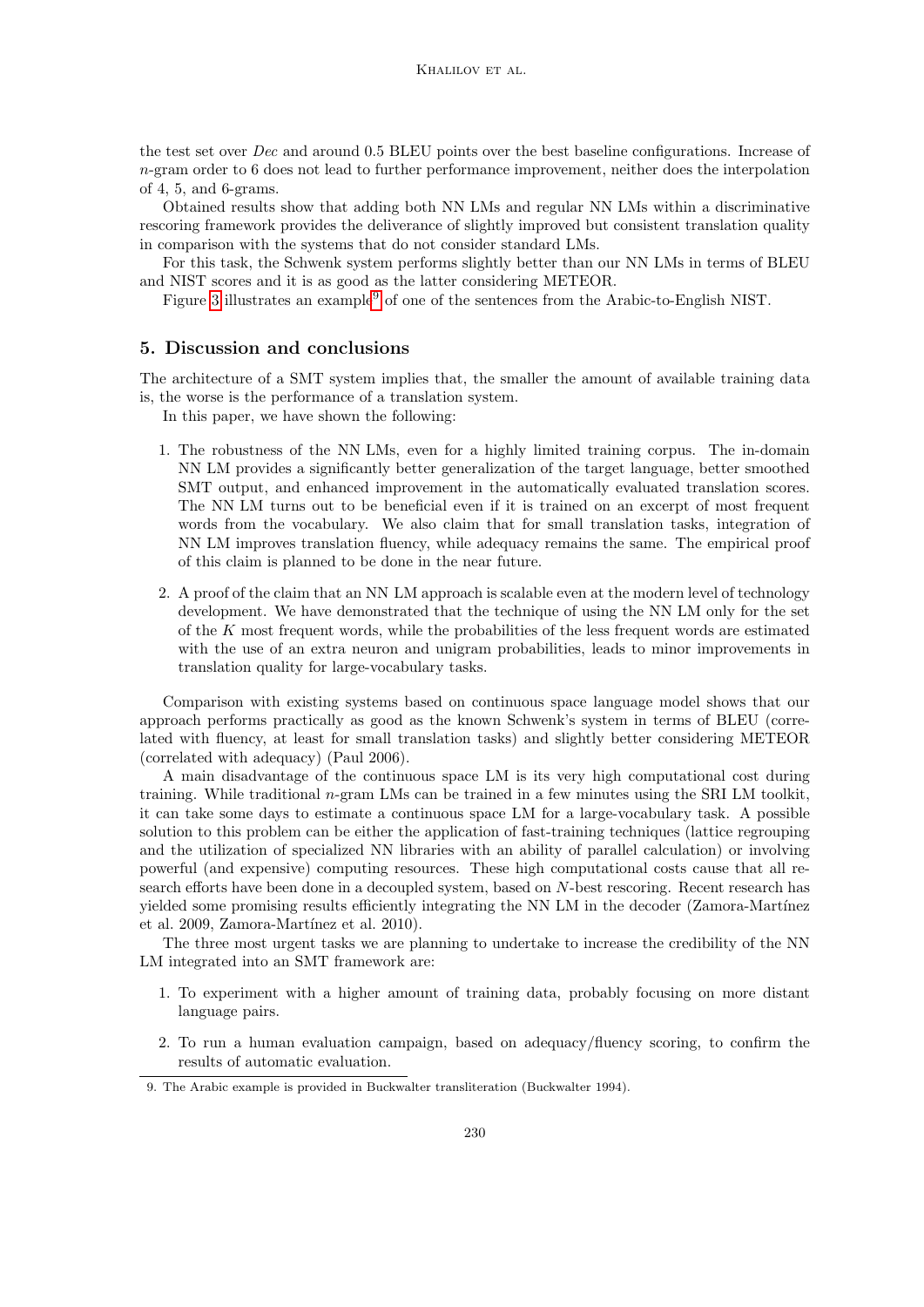3. To check the applicability of the described mechanisms for hierarchical SMT systems, like the one described in Chiang (2005) and Chiang (2007).

# References

- Arisoy, E., T.N. Sainath, B. Kingsbury, and B. Ramabhadran (2012), Deep neural network language models, Proceedings of NAACL-HLT 2012 Workshop: Will We Ever Really Replace the N-gram Model? On the Future of Language Modeling for HLT, Montreal, Canada, pp. 20–28.
- Baneriee, S. and A. Lavie (2005), METEOR: An automatic metric for MT evaluation with improved correlation with human judgments, *Proceedings of the ACL Workshop on Intrinsic and Extrinsic* Evaluation Measures for Machine Translation and/or Summarization, pp. 65–72.
- Bengio, Y., R. E. Ducharme, and P. Vincent (2003), A neural probabilistic language model, Journal of Machine Learning Research 3, pp. 1137–1155.
- Bishop, C. M. (1995), Neural networks for pattern recognition, Oxford University Press.
- Buckwalter, T. (1994), Issues in Arabic orthography and morphology analysis, *Proceedings of COL-*ING 2004, Geneva, Switzerland, pp. 31–34.
- Castro, M. J. and F. Prat (2003), New directions in connectionist language modeling, Computational Methods in Neural Modeling, Springer-Verlag.
- Chen, S. F. and J. Goodman (1999), An empirical study of smoothing techniques for language modeling, Computer Speech and Language 4 (13), pp. 359–394.
- Chiang, D. (2005), A hierarchical phrase-based model for statistical machine translation, Proceedings of the Association for Computational Linguistics (ACL) 2005, pp. 263–270.
- Chiang, D. (2007), Hierarchical phrase-based translation, Computational Linguistics 2 (33), pp. 201– 228.
- Crego, J. M., A. de Gispert, P. Lambert, M. Khalilov, M. Costa-jussà, J. B. Mariño, R. Banchs, and J. A. R. Fonollosa (2006), The TALP Ngram-based SMT System for IWSLT 2006, Proceedings of IWSLT 2006, pp. 116–122.
- Crego, J. M. and J. B. Mariño (2007), Improving statistical MT by coupling reordering and decoding, Machine Translation  $20(3)$ , pp. 199–215.
- Crego, J. M., J. B. Mariño, and A. de Gispert (2005), An Ngram-based statistical machine translation decoder, Proceedings of INTERSPEECH05.
- Doddington, G. (2002), Automatic evaluation of machine translation quality using n-grams cooccurrence statistics, In HLT 2002 (Second Conference on Human Language Technology), pp. 128–132.
- Emami, A. and L. Mangu (2007), Empirical study of neural network language models for Arabic speech recognition, Proceedings of IEEE Automatic Speech Recognition and Understanding Workhsop (ASRU 2007), pp. 147–152.
- Habash, N. and F. Sadat (2006), Arabic preprocessing schemes for statistical machine translation, Proceedings of the Human Language Technology Conference of the NAACL, pp. 49–52.
- Hai-Son, L., A. Alluzen, G. Wisniewski, and F. Yvon (2010), Training continuous space language models: Some practical issues, Proceedings of EMNLP, pp. 778–788.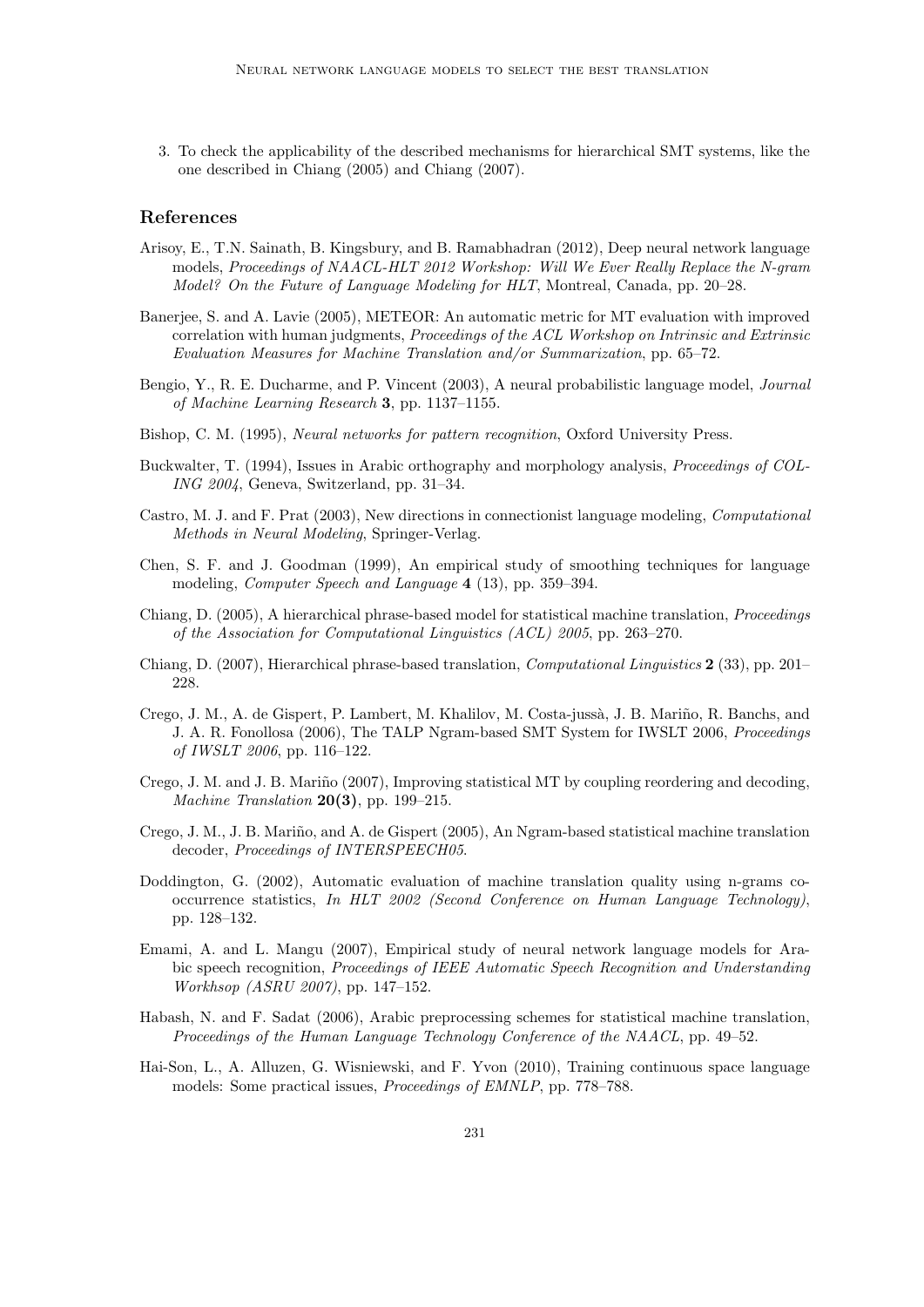- James, F. (2000), Modified Kneser-Ney smoothing of n-gram models, *Technical report*, Research Institute for Advanced Computer Science (RIACS).
- Khalilov, M., A. H. Hernández, M. R. Costa-jussà, J. M. Crego, C. A. Henríquez, P. Lambert, J. A. R. Fonollosa, J. B. Mariño, and R. Banchs (2008), The TALP-UPC Ngram-based statistical machine translation system for ACL-WMT 2008, Proceedings of the ACL 2008 Third Workshop on Statistical Machine Translation (WMT'08), pp. 127–131.
- Koehn, Ph. (2004), Statistical significance tests for machine translation evaluation, Proceedings of Empirical Methods in Natural Language Processing (EMNLP) 2004, pp. 388–395.
- Koehn, Ph., H. Hoang, A. Birch, C. Callison-Burch, M. Federico, N. Bertoldi, B. Cowan, W. Shen, C. Moran, R. Zens, C. Dyer, O. Bojar, A. Constantin, and E. Herbst (2007), Moses: open-source toolkit for statistical machine translation, Proceedings of the Association for Computational Linguistics (ACL) 2007, pp. 177–180.
- Lambert, P., M. R. Costa-jussà, J. M. Crego, M. Khalilov, J. Mariño, R. E. Banchs, J. A. R. Fonollosa, and H. Shwenk (2007), The TALP Ngram-based SMT system for IWSLT 2007, Proceedings of the International Workshop on Spoken Language Translation (IWSLT07), pp. 169–174.
- Lavergne, T., A. Allauzen, Hai-Son Le, and F. Yvon (2011), LIMSI's experiments in domain adaptation for IWSLT11, *Proceedings of IWSLT 2011*, San Francisco, CA, USA, pp. 62–67.
- Mariño, J. B., R. E. Banchs, J. M. Crego, A. de Gispert, P. Lambert, J. A. R. Fonollosa, and M. R. Costa-jussà (2006), N-gram based machine translation, Computational Linguistics 32 (4), pp. 527–549, ACL.
- Nelder, J.A. and R. Mead (1965), A simplex method for function minimization, The Computer organization 7, pp. 308–313.
- Och, F. and H. Ney (2000), Improved statistical alignment models, *Proc. of the 38th Annual Meeting* of the Association for Computational Linguistics, pp. 440–447.
- Papineni, K., S. Roukos, T. Ward, and W. Zhu (2002), BLEU: a method for automatic evaluation of machine translation, Proceedings of the 40th Annual Meeting of the Association for Computational Linguistics (ACL) 2002, pp. 311–318.
- Park, J., X. Liu, M.J.F. Gales, and P.C. Woodland (2010), Improved neural network based language modelling and adaptation, Proceedings of INTERSPEECH 2010.
- Paul, M. (2006), Overview of the IWSLT 2006 Evaluation Campaign, *Proceedings of IWSLT06*, pp. 1–15.
- Roth, R., O. Rambow, N. Habash, M. Diab, and C. Rudin (2008), Arabic morphological tagging, diacritization, and lemmatization using lexeme models and feature ranking, Proceedings of Association for Computational Linguistics (ACL), Columbus, Ohio.
- Schwenk, H. (2007), Continuous space language models, Computer Speech and Language 21 (3), pp. 492–518.
- Schwenk, H. (2010), Continuous-space language models for statistical machine translation, The Prague Bulletin of Mathematical Linguistics (93), pp. 137–146.
- Schwenk, H., M. R. Costa-jussà, and J. A. R. Fonollosa (2006), Continuous space language models for the IWSLT 2006 task, Proceedings of IWSLT 2006, pp. 166–173.